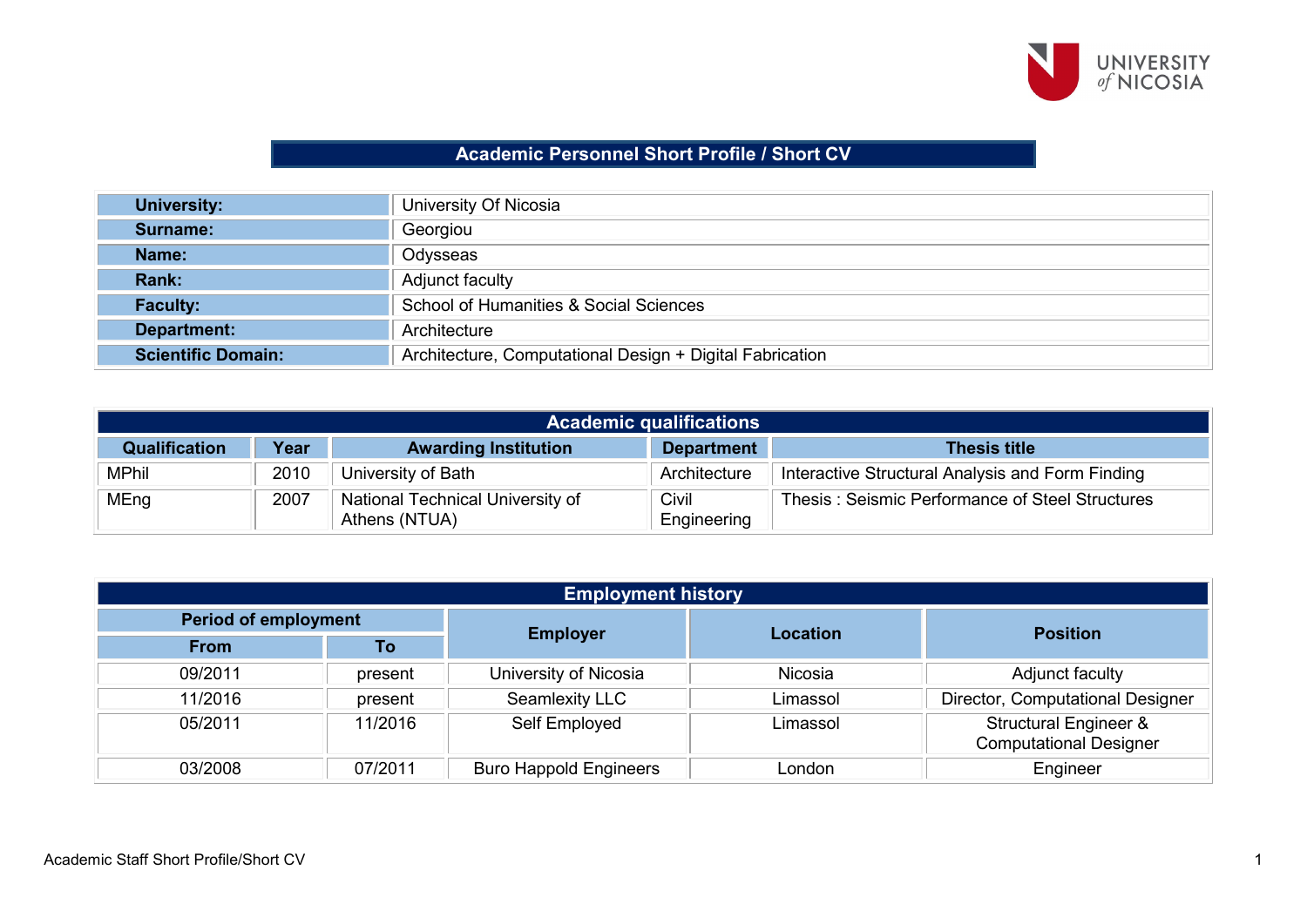| Key refereed journal papers, monographs, books, conference publications etc. |      |                                                                             |                                       |                                                                                                                                          |                |                |  |
|------------------------------------------------------------------------------|------|-----------------------------------------------------------------------------|---------------------------------------|------------------------------------------------------------------------------------------------------------------------------------------|----------------|----------------|--|
| Ref.<br><b>Number</b>                                                        | Year | <b>Title</b>                                                                | <b>Other authors</b>                  | <b>Journal and Publisher /</b><br><b>Conference</b>                                                                                      | Vol.           | <b>Pages</b>   |  |
| 1                                                                            | 2021 | X-MAX   a digitally fabricated,<br>component-based, scrap metal<br>assembly | M.Georgiou, E.Efthimi<br>ou, P.Fereos | ASCAAD 2021, the American<br>University in Cairo (AUC), Cairo,<br>Egypt                                                                  |                | $-536-$<br>549 |  |
| $\overline{2}$                                                               | 2019 | <b>BLOOM</b> - Materialising<br><b>Computational Workflows</b>              | M. Georgiou                           | GSM4Q 2019                                                                                                                               |                |                |  |
| 3                                                                            | 2018 | 'Zebra Computing Moiré<br>Animations'                                       | M. Georgiou                           | 6th eCAADe Regional International<br>Symposium / University of Cyprus                                                                    |                | 57-64          |  |
| $\overline{4}$                                                               | 2018 | 'The Oval' A Complex Geometry<br><b>BIM Case study</b>                      |                                       | <b>Triannual Journal "State Architecture</b><br>Awards"                                                                                  |                | 22-27          |  |
| 5                                                                            | 2015 | "Iterating towards Affordability"                                           | M. Georgiou and C.<br>Williams        | Design Modelling Symposium 2015,<br>Modelling Behaviour, Springer                                                                        | $\blacksquare$ | 517-526        |  |
| 6                                                                            | 2014 | "Form Complexity - Rewind  <br>'God's Eye' Sukkahville 2013"                | M. Georgiou                           | Design Agency, 34th Annual<br>Conference of the Association for<br><b>Computer Aided Design in</b><br>Architecture (ACADIA)              |                | 229-236        |  |
| $\overline{7}$                                                               | 2014 | "Affordable Complexity - 'God's<br>Eye' - Sukkahville 2013"                 | M. Georgiou and T.<br><b>Kwok</b>     | 32nd eCAADe Conference of<br>Architecture and Built Environment                                                                          | $\overline{2}$ | 169-177        |  |
| 8                                                                            | 2011 | "Performance Based Interactive<br>Analysis"                                 | P. Richens, P.<br>Shepherd            | Design Modelling Symposium Berlin<br>2011                                                                                                |                |                |  |
| 9                                                                            | 2011 | "Interactive Structural Analysis &<br>Form-finding"                         |                                       | IABSE-IASS Symposium 2011 -<br>Taller, Longer, Lighter                                                                                   |                |                |  |
| 10                                                                           | 2011 | "Interactive Structural Analysis"                                           |                                       | Proceedings of the 14th International<br>Conference on Computer-Aided<br>Architectural Design. CAAD futures<br>2011 - Designing Together |                |                |  |

| <b>Exhibitions</b>    |             |                                                                   |                       |                              |                           |  |
|-----------------------|-------------|-------------------------------------------------------------------|-----------------------|------------------------------|---------------------------|--|
| Ref.<br><b>Number</b> | <b>Date</b> | Topic                                                             | International / Local | Location*                    | <b>Role in Exhibition</b> |  |
|                       | 2018        | "Ripples", digitally fabricated Interactive<br>Moiré Installation | Local                 | Various locations,<br>Cyprus | Exhibitor                 |  |